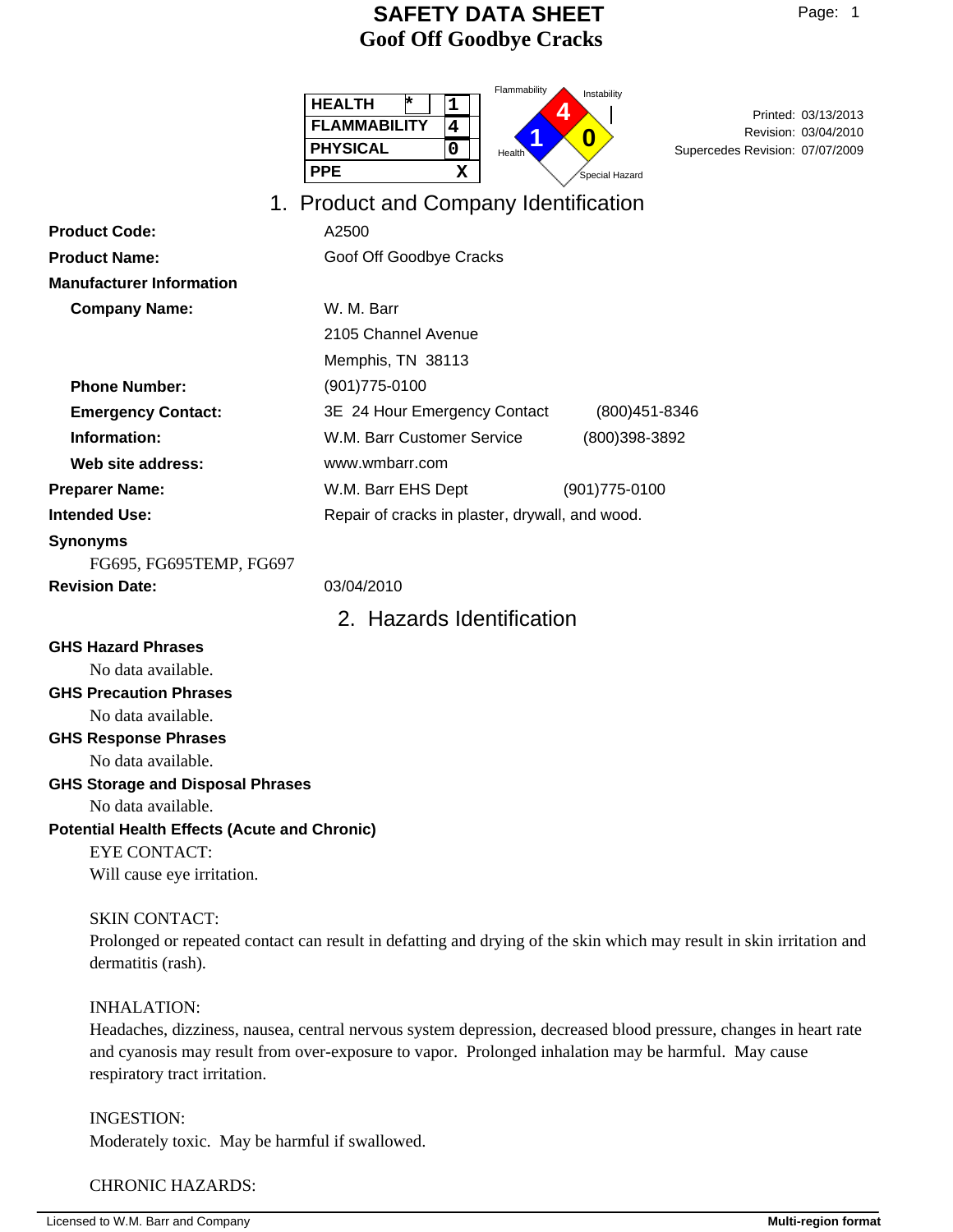Chronic overexposure to xylene may cause damage to the formed elements of blood (e.g., red cells, which carry oxygen). Reports indicate that repeated and prolonged overexposure of the eyes to xylene vapor may cause corneal injury. Repeated, excessive exposures may cause kidney and liver damage. Reports have associated repeated and prolonged overexposure to solvents with neurological and other physiological damage. Intentional misuse by deliberately concentrating and inhaling solvents may be harmful or fatal.

#### PRIMARY ROUTES OF ENTRY:

skin contact, inhalation, ingestion, eye contact

#### TARGET ORGANS AND SYSTEMS:

liver, kidneys, circulatory system, central nervous system

#### **Signs and Symptoms Of Exposure**

See Potential Health Effects.

#### **Medical Conditions Generally Aggravated By Exposure**

Diseases of the skin.

#### **OSHA Regulatory Status:**

This material is classified as hazardous under OSHA regulations.

## 3. Composition/Information on Ingredients

| <b>Hazardous Components (Chemical Name)</b>     | CAS#              | <b>Concentration</b>         |  |
|-------------------------------------------------|-------------------|------------------------------|--|
| 1. Ethylbenzene {Ethylbenzol; Phenylethane}     |                   | $100-41-4$ 1.0 -10.0 %       |  |
| 2. Xylene (mixed isomers) {Benzene, dimethyl-}  |                   | $1330 - 20 - 7$ 4.0 - 40.0 % |  |
| 3. Heptane                                      |                   | 142-82-5 3.0 -30.0 %         |  |
| 4. Liquified petroleum gas, sweetened {propane} | 68476-86-8 33.0 % |                              |  |
| isobutane, n-butane}                            |                   |                              |  |

#### **Additional Chemical Information**

The minimum concentration range values for ingredients 1-6 reflect the dilution of the propellant in the container.

## 4. First Aid Measures

#### **Emergency and First Aid Procedures**

Skin:

Remove contaminated clothing. Immediately wash skin thoroughly with large amounts of water and mild soap, if available. Seek medical attention if irritation develops or persists. Do not use organic solvent to remove product from skin.

#### Eyes:

Immediately begin to flush eyes with water, remove any contact lens. Continue to flush the eyes for at least 15 minutes. Seek medical attention.

#### Inhalation:

Remove to fresh air. If not breathing, give artificial respiration. If breathing is difficult, give oxygen. Get immediate medical attention.

Ingestion:

If swallowed, do NOT induce vomiting. Seek immediate medical attention. Call a physician or poison control center immediately. Never give anything by mouth to an unconscious person.

#### **Note to Physician**

Treatment of overexposure should be directed at the control of symptoms and the clinical condition of the patient.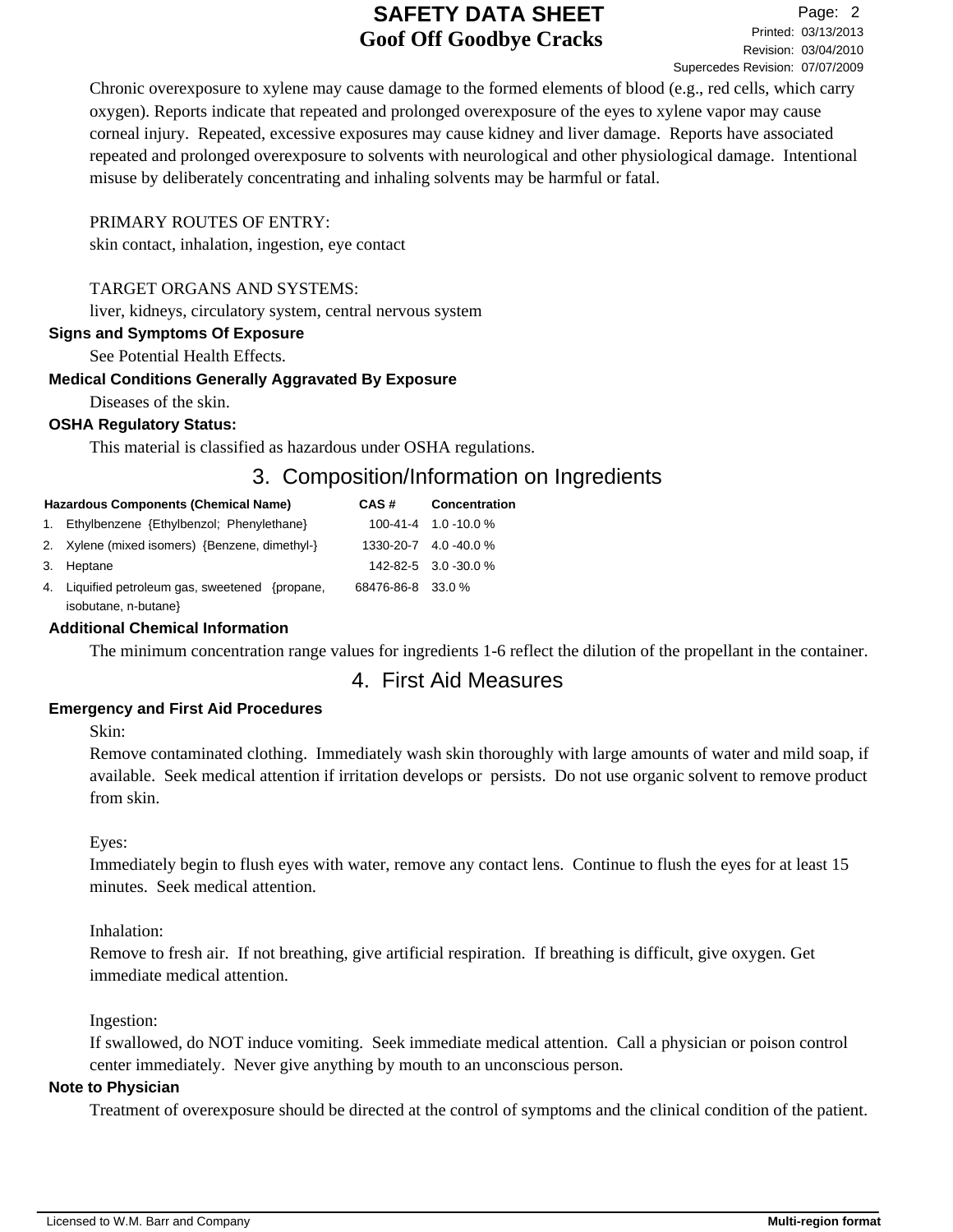## 5. Fire Fighting Measures

| <b>Flammability Classification:</b> | Level 3 Aerosol    |           |  |
|-------------------------------------|--------------------|-----------|--|
| <b>Flash Pt:</b>                    | 80 F (26.7 C)      |           |  |
| <b>Explosive Limits:</b>            | LEL: 1 $\%$        | UEL: 6.7% |  |
| <b>Autoignition Pt:</b>             | No data available. |           |  |

#### **Fire Fighting Instructions**

As in any fire, wear self-contained breathing apparatus pressure-demand, MSHA/NIOSH approved or equivalent) and full protective gear. Containers can build up pressure if exposed to heat (fire). Storage containers exposed to fire should be kept cool with water spray to prevent pressure build-up. Stay away from containers that have been exposed to intense heat or flame. Water runoff can cause environmental damage. Dike and collect water used to fight fire.

#### **Flammable Properties and Hazards**

FLASHPOINT OF LIQUID: 80 F

FLASHPOINT OF PROPELLANT: -138.23 F

### EXTREMELY FLAMMABLE LIQUID AND VAPOR.

Vapors are heavier than air and may travel along the ground or be moved by ventilation and ignited by heat, sparks, flame, and other ignition sources distant from material handling point.

#### **Hazardous Combustion Products**

carbon monoxide, carbon dioxide, harmful vapors, nitrogen oxides, fumes/smoke, carbon black

#### **Suitable Extinguishing Media**

Use carbon dioxide, dry powder, water spray, or foam.

#### **Unsuitable Extinguishing Media**

Water jet.

## 6. Accidental Release Measures

### **Steps To Be Taken In Case Material Is Released Or Spilled**

Extremely flammable liquid and vapors. Vapors are heavier than air. Vapors are heavier than air and may travel along the ground or be moved by ventilation and ignited by heat, sparks, flame, and other ignition sources.

Isolate the immediate area. Prevent unauthorized entry. Eliminate all sources of ignition in area and downwind of the spill area. Stay upwind, out of low areas, and ventilate closed spaces before entering. All equipment used when handling this product must be grounded or non-sparking. Do not touch or walk through spilled material. Stop leak if you can do so without risk. Prevent entry into waterways, sewers, or confined areas. A vapor suppressing foam may be used to reduce vapors. Absorb or cover with dry earth, sand, or other non-combustible material and transfer to compatible containers. For large spills, dike ahead of the spill.

## 7. Handling and Storage

## **Precautions To Be Taken in Handling**

Read carefully all cautions and directions on product label before use. Since empty container retains residue, follow all label warnings even after container is empty. Dispose of empty container according to all regulations. Do not reuse this container.

Do not use this product near any source of heat, sparks, open flame, furnace areas, pilot lights, stoves, etc.

Do not use in small enclosed spaces, such as basements and bathrooms. Vapors can accumulate and explode if ignited.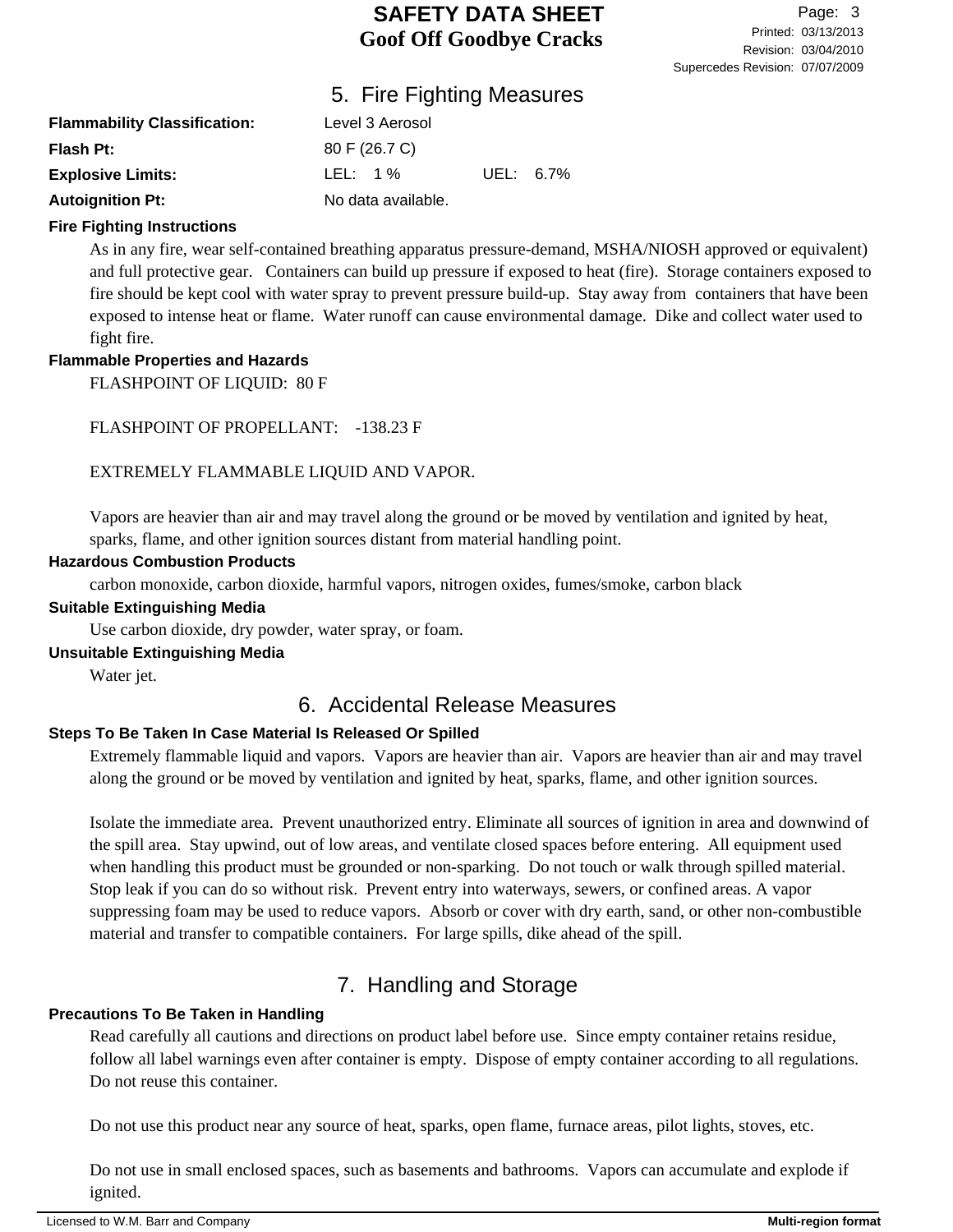Avoid contact with eyes and prolonged skin contact. Avoid breathing vapors.

Keep out of reach of children.

#### **Precautions To Be Taken in Storing**

Store in a cool, dry place. Do not store near flames or at elevated temperatures above 120 F. Protect against freezing. Do not store in direct sunlight.

Segregate from metals, lyes, oxidants, and from foods and animal feeds.

## 8. Exposure Controls/Personal Protection

| <b>Hazardous Components (Chemical Name)</b> |                                                                         | CAS#       | <b>OSHA PEL</b>        | <b>ACGIH TWA</b>                     | <b>Other Limits</b> |
|---------------------------------------------|-------------------------------------------------------------------------|------------|------------------------|--------------------------------------|---------------------|
|                                             | Ethylbenzene {Ethylbenzol; Phenylethane}                                |            | 100-41-4 PEL: 100 ppm  | TLV: 100 ppm<br>STEL: 125 ppm        | No data.            |
|                                             | 2. Xylene (mixed isomers) {Benzene, dimethyl-}                          |            | 1330-20-7 PEL: 100 ppm | <b>TLV: 100 ppm</b><br>STEL: 150 ppm | No data.            |
| 3.                                          | Heptane                                                                 |            | 142-82-5 PEL: 500 ppm  | $TLV: 400$ ppm                       | No data.            |
| 4.                                          | Liquified petroleum gas, sweetened<br>{propane.<br>isobutane, n-butane} | 68476-86-8 | No data.               | No data.                             | No data.            |

#### **Respiratory Equipment (Specify Type)**

For use in areas with inadequate ventilation or fresh air, wear a properly maintained and properly fitted NIOSH approved respirator for organic solvent vapors.

For OSHA controlled work places and other regular users - Use only with adequate ventilation under engineered air control systems designed to prevent exceeding the appropriate TLV.

A dust mask does not provide protection against vapors.

#### **Eye Protection**

Safety glasses, chemical goggles, or face shields are recommended to safeguard against potential eye contact, irritation, or injury. Chemical goggles or face shields are recommended when splashing or spraying of chemical is possible. A faceshield provides more protection to help reduce chemical contact to the face and eyes.

#### **Protective Gloves**

Wear gloves with as much resistance to the chemical ingredients as possible. Glove materials such as nitrile may provide protection. Glove selection should be based on chemicals being used and conditions of use. Consult your glove supplier for additional information. Gloves contaminated with product should be discarded and not reused.

#### **Other Protective Clothing**

Various application methods can dictate use of additional protective safety equipment, such as impermeable aprons, etc., to minimize exposure.

#### **Engineering Controls (Ventilation etc.)**

Use process enclosures, local exhaust ventilation, or other engineering controls to control airborne levels below recommended exposure limits.

Use only with adequate ventilation to prevent buildup of vapors. Do not use in areas where vapors can accumulate and concentrate, such as basements, bathrooms or small enclosed areas. Whenever possible, use outdoors in an open air area. If using indoors open all windows and doors and maintain a cross ventilation of moving fresh air across the work area. If strong odor is noticed or you experience slight dizziness, headache, nausea or eye-watering -- STOP -- ventilation is inadequate. Leave area immediately and move to fresh air.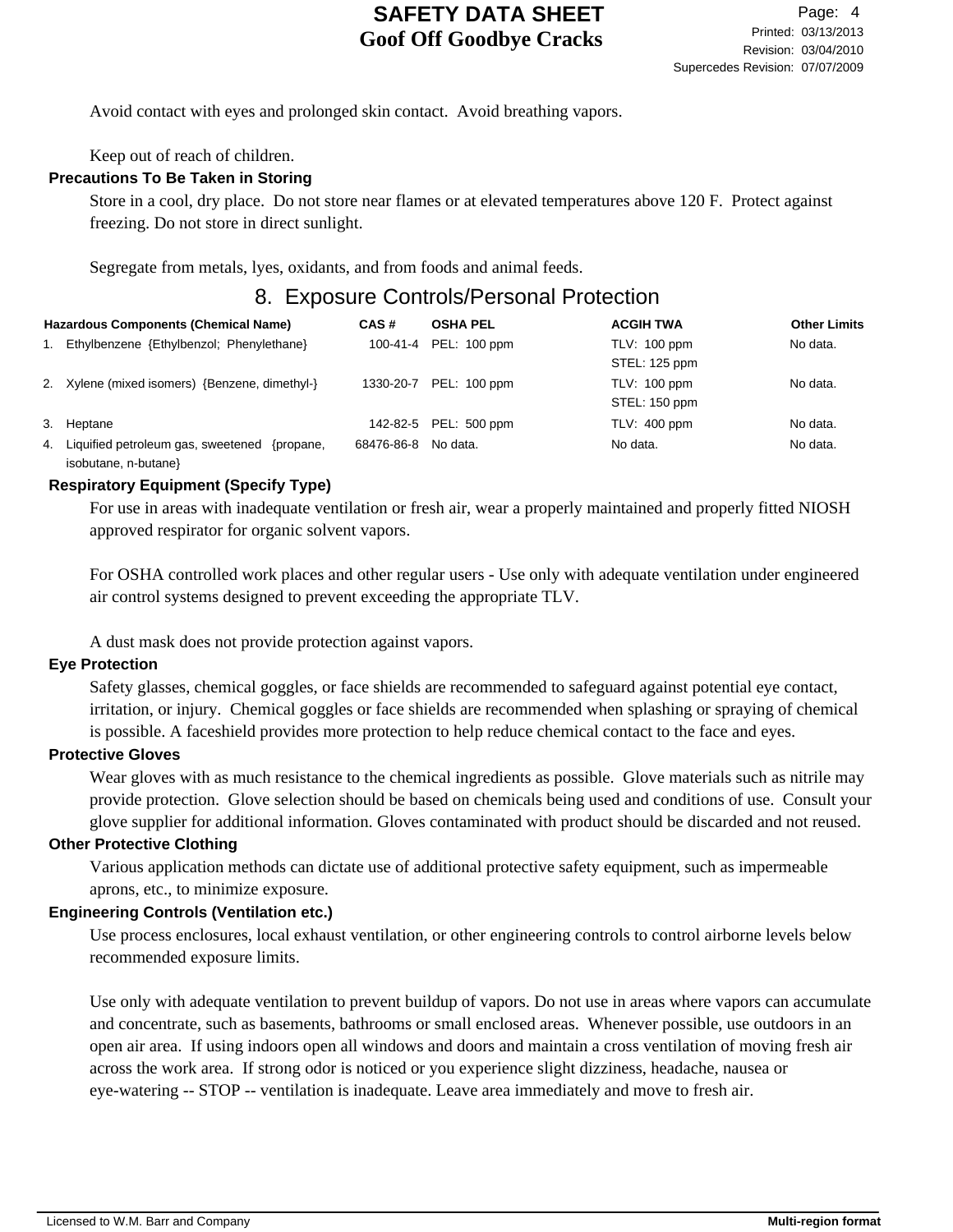#### **Work/Hygienic/Maintenance Practices**

Wash hands thoroughly after use and before eating, drinking, or smoking.

Do not eat, drink, or smoke in the work area.

Discard any clothing or other protective equipment that cannot be decontaminated.

Facilities storing or handling this material should be equipped with an emergency eyewash and safety shower.

|                                                                        | 9. Physical and Chemical Properties                                         |
|------------------------------------------------------------------------|-----------------------------------------------------------------------------|
| <b>Physical States:</b>                                                | [X] Liquid [ ] Solid<br>[X] Gas                                             |
| <b>Melting Point:</b>                                                  | No data.                                                                    |
| <b>Boiling Point:</b>                                                  | 280 F (136.1 C) - 320 F (157.2 C)                                           |
| <b>Autoignition Pt:</b>                                                | No data.                                                                    |
| Flash Pt:                                                              | 80 F (26.7 C)                                                               |
| <b>Explosive Limits:</b>                                               | LEL: 1%<br>UEL: 6.7%                                                        |
| Specific Gravity (Water = 1):                                          | No data.                                                                    |
| Density:                                                               | 0.98                                                                        |
| Vapor Pressure (vs. Air or mm Hg):                                     | No data.                                                                    |
| Vapor Density (vs. Air = 1):                                           | >1                                                                          |
| <b>Evaporation Rate:</b>                                               | No data.                                                                    |
| <b>Solubility in Water:</b>                                            | slight                                                                      |
| <b>Percent Volatile:</b>                                               | 87 %                                                                        |
| <b>Appearance and Odor</b>                                             |                                                                             |
|                                                                        | Opaque, off-white (possibly varying colors) paste with a solvent-like odor. |
|                                                                        | 10. Stability and Reactivity                                                |
| Stability:                                                             | Unstable [ ] Stable [X]                                                     |
| <b>Conditions To Avoid - Instability</b><br>No data available.         |                                                                             |
| <b>Incompatibility - Materials To Avoid</b>                            |                                                                             |
| Strong oxidizers, acids, and bases.                                    |                                                                             |
| <b>Hazardous Decomposition Or Byproducts</b>                           |                                                                             |
| carbon monoxide, carbon dioxide                                        |                                                                             |
| <b>Possibility of Hazardous Reactions:</b> Will occur [ ]              | Will not occur [X]                                                          |
| <b>Conditions To Avoid - Hazardous Reactions</b><br>No data available. |                                                                             |
|                                                                        | 11. Toxicological Information                                               |
| <b>Toxicological Information</b>                                       |                                                                             |
| Material has not been tested as whole.                                 |                                                                             |
| Ethylbenzene:                                                          |                                                                             |

LD50 Rat oral 5.46 g/kg. LD50 Rat oral 3500 mg/kg LD50 Mouse ip 2272 mg/kg LD50 Rabbit skin 17,800 mg/kg

In long-term studies in rats in which the substance was given by inhalation, a carcinogenic effect was observed.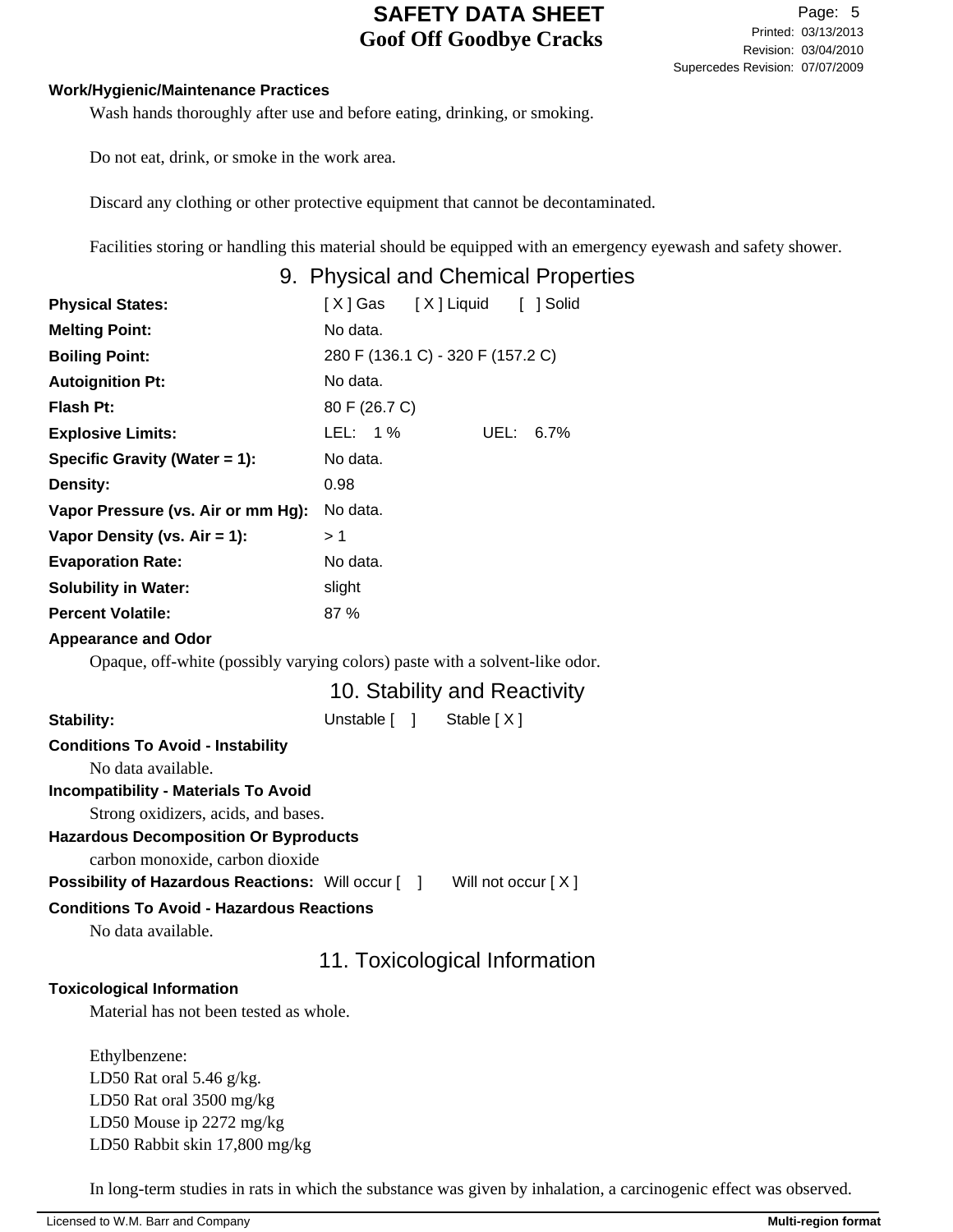Revision: 03/04/2010 Printed: 03/13/2013 Page: 6 Supercedes Revision: 07/07/2009

Tumors were only observed in rats after chronic inhalative exposure to high concentrations which caused sustained lung inflammation.

In long-term studies in rats and mice in which the substance was given by feed, a carcinogenic effect was not observed.

Dermal exposure is not expected to be carcinogenic.

Xylene: LD50 Rat oral 4.3 g/kg LD50 Rat oral 10 mL/kg /Xylene/ LD50 Mouse oral 1590 mg/kg /Xylene/ LC50 Rat inhalation 6,350 ppm/4 hr LCLo Rat inhalation 8,000 ppm/4 hr LC50 Rat inhalation 6,350 ppm/4 hr LC50 Mouse inhalation 3,907 ppm/6 hr LD50 Rat oral 4.3 g/kg and 10 ml/kg /Xylene/ LD50 Mouse oral 1590 mg/kg /Xylene/ LC50 Rat oral 29,000 mg/cu m (6670 ppm) /Xylene/ LD50 Rat oral range from 3523 mg/kg to 8600 mg/kg. /Mixed Xylenes/ LD50 Mouse (B6C3F1) oral 5251 mg/kg (female) and 5627 mg/kg (male). /Mixed Xylenes/ LD50 Rabbit dermal  $>$  5 ml/kg (43 g/kg). /Mixed Xylenes

A teratogenic potential cannot be excluded.

Heptane:

\_\_\_\_\_\_\_\_\_\_\_\_\_

LD50 Mouse iv 222 mg/kg LD50 Mouse inhalation 75 g/cu m/2 hr LC50 Rat inhalation 103 g/cu m/4 hr

### **Chronic Toxicological Effects**

\_\_\_\_\_\_\_\_\_\_\_\_\_\_\_

Material has not been tested as a whole.

| <b>Hazardous Components (Chemical Name)</b>        | CAS#                | <b>NTP</b> | <b>IARC</b> | <b>ACGIH</b> | <b>OSHA</b> |
|----------------------------------------------------|---------------------|------------|-------------|--------------|-------------|
| 1. Ethylbenzene {Ethylbenzol; Phenylethane}        | $100-41-4$ n.a.     |            | 2Β          | A3           | n.a.        |
| 2. Xylene (mixed isomers) {Benzene, dimethyl-}     | 1330-20-7 n.a.      |            | 3           | A4           | n.a.        |
| 3. Heptane                                         | $142 - 82 - 5$ n.a. |            | n.a.        | n.a.         | n.a.        |
| 4. Liquified petroleum gas, sweetened<br>{propane, | 68476-86-8 n.a.     |            | n.a.        | n.a.         | n.a.        |

isobutane, n-butane}

# 12. Ecological Information

#### **General Ecological Information**

Material has not been tested as a whole.

Xylene: Toxicity: LD50 Goldfish 13 mg/l/24 hr LC50 Rainbow trout 13.5 mg/l/96 hr LC50 Fathead minnow 46 mg/l/1 hr; 42 mg/l/24-96 hr Persistance and Degradability: It has been found that xylene is biodegraded in soil and groundwater samples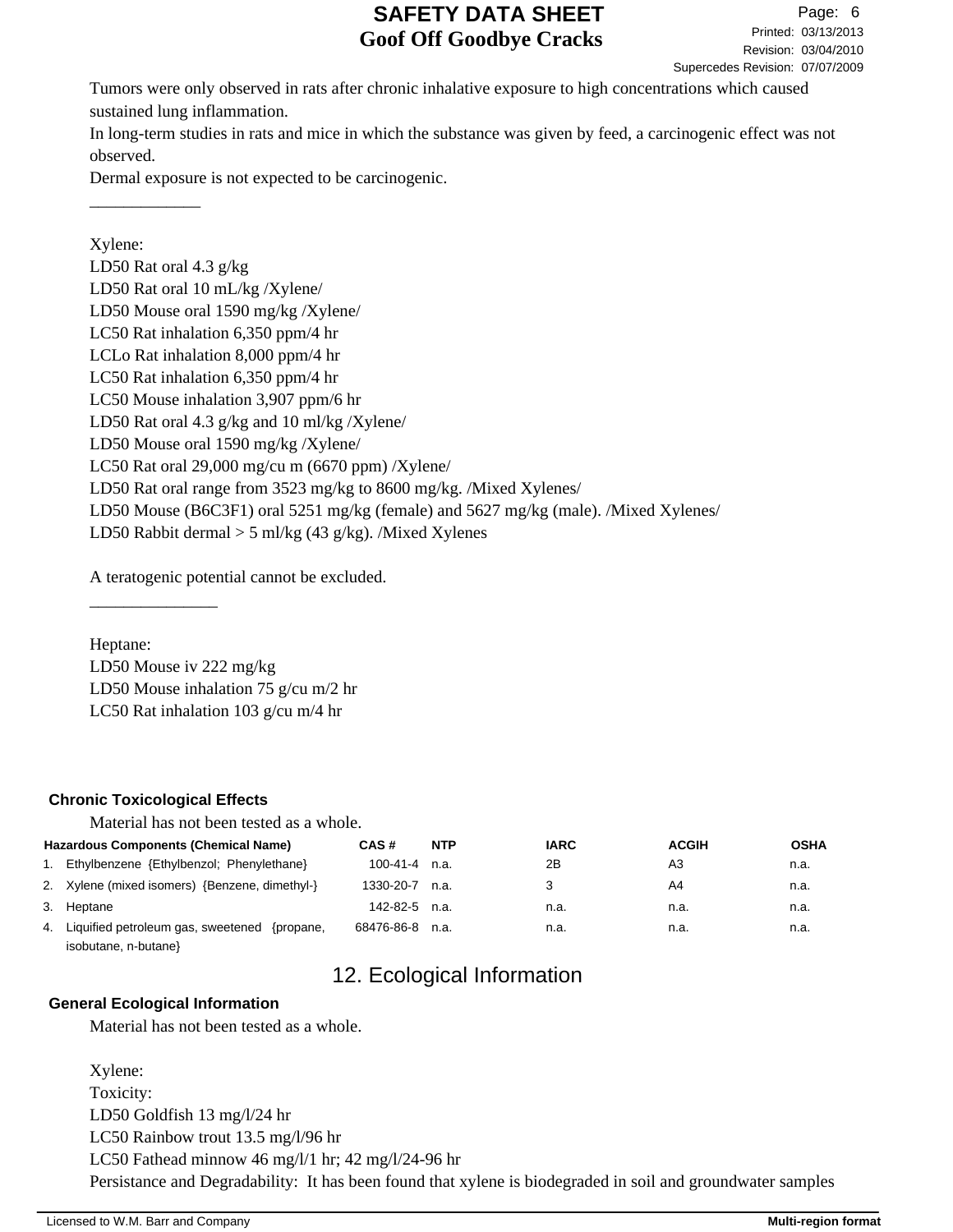under aerobic conditions and may be degraded under anaerobic denitrifying conditions. Bioaccumulative Potential: The potential for bioconcentration in aquatic organisms is low based on an experimental BCF value of 20, measured in eels.

Mobility in Soil: Xylene is expected to have moderate to high mobility in soils based upon experimental Koc values obtained with a variety of soils at differing pH values and organic carbon content.

n-Heptane:

\_\_\_\_\_\_\_\_\_\_\_\_\_\_\_\_\_

Toxicity:

LC50 Daphnia magna (Water flea) >10 mg/L/24 hr

LC50 Mysidopsis bahia (Opossum shrimp) 0.1 mg/L/96 hr

LC50 Carassius auratus (Goldfish) 4mg/L/24 hr

Persistance and Degradability: Expected to biodegrade in soil based on 100% degradation after 4 and 25 days in screening tests using gasoline contaminated soil and activated sewage sludge inocula, respectively.

Bioaccumulative Potential: An estimated BCF of 2,000 suggests the potential for bioconcentration in aquatic organisms is very high. If released into water, n-heptane is expected to adsorb to suspended solids and sediment based upon the estimated Koc.

Mobility in Soil: Expected to have no mobility based upon an estimated Koc of 8,200.

Ethylbenzene:

\_\_\_\_\_\_\_\_\_\_\_\_\_\_\_\_\_\_

Toxicity:

LC50 Lepomis macrochirus 32 mg/l/96 hr

LC50 Carassius auratus 94.44 mg/l/96 hr

Persistance and Degradability: Volatilization from moist soil surfaces is expected to be an important fate process based upon a Henry's Law constant of 7.88X10-3 atm-cu m/mole. Ethylbenzene may volatilize from dry soil surfaces based upon its vapor pressure. Biodegradation in soil takes place via nitrate-reducing processes. If released into water, ethylbenzene may adsorb to suspended solids and sediment in water based upon the estimated Koc. Volatilization from water surfaces is expected to be an important fate process based upon this compound's Henry's Law constant.

Bioaccumulative Potential: Measured BCFs of 0.67 to 15 suggest the potential for bioconcentration in aquatic organisms is low.

Mobility in Soil: Expected to have moderate mobility based upon an estimated Koc of 520.

# 13. Disposal Considerations

### **Waste Disposal Method**

Dispose of in accordance with local, state, and federal laws.

Do not place material in general trash.

Do not allow material to enter bodies of water or sewers.

LC50 Pimephales promelas (fathead minnow) 12.1 mg/l/96 hr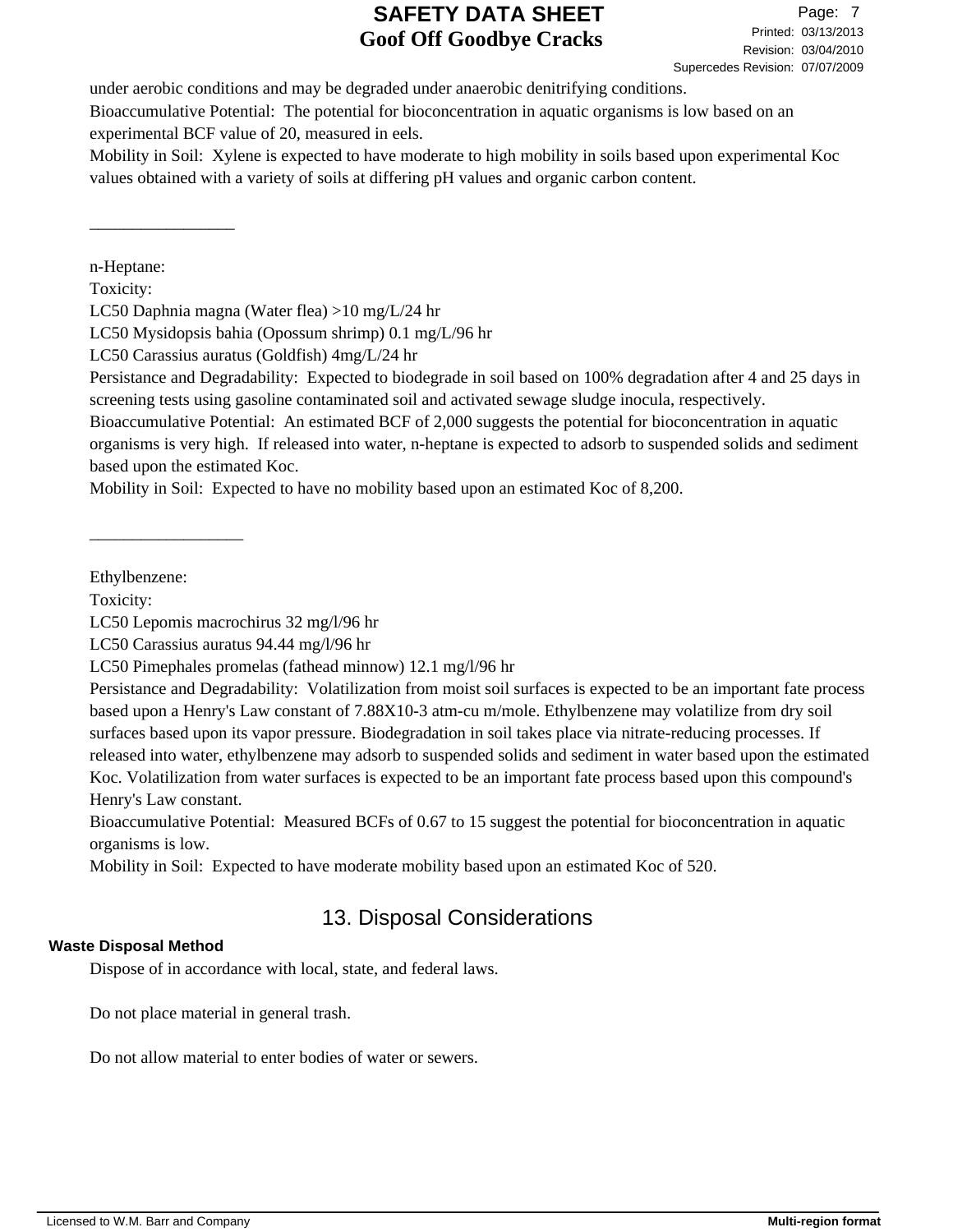## 14. Transport Information

| <b>LAND TRANSPORT (US DOT)</b>          |                                                                                 |
|-----------------------------------------|---------------------------------------------------------------------------------|
| <b>DOT Proper Shipping Name</b>         | Consumer Commodity, ORM-D                                                       |
| <b>LAND TRANSPORT (Canadian TDG)</b>    |                                                                                 |
| AIR TRANSPORT (ICAO/IATA)               |                                                                                 |
| <b>ICAO/IATA Shipping Name</b>          | UN1950, Aerosols, flammable, 2.1, Ltd. Qty.                                     |
| <b>MARINE TRANSPORT (IMDG/IMO)</b>      |                                                                                 |
| <b>IMDG/IMO Shipping Name</b>           | UN1950, Aerosols, flammable, 2.1, Ltd. Qty.                                     |
| <b>Additional Transport Information</b> |                                                                                 |
|                                         | For D.O.T. information, contact W.M. Barr Technical Services at 1-800-398-3892. |
|                                         |                                                                                 |

The supplier may apply one of the following exceptions: Combustible Liquid, Consumer Commodity, Limited Quantity, Viscous Liquid, Does Not Sustain Combustion, or others, as allowed under 49CFR Hazmat Regulations. Please consult 49CFR Subchapter C to ensure that subsequent shipments comply with these exceptions.

## 15. Regulatory Information

#### **Canadian Chemical Lists**

|    | <b>Hazardous Components (Chemical Name)</b>                             | CAS#           | <b>Canadian NPRI</b> | <b>Canadian IDL</b> |                               |                   |
|----|-------------------------------------------------------------------------|----------------|----------------------|---------------------|-------------------------------|-------------------|
|    | 1. Ethylbenzene {Ethylbenzol; Phenylethane}                             | $100 - 41 - 4$ | Yes                  | Yes                 |                               |                   |
| 2. | Xylene (mixed isomers) {Benzene, dimethyl-}                             | 1330-20-7 Yes  |                      | No                  |                               |                   |
| 3. | Heptane                                                                 | 142-82-5       | Yes                  | Yes                 |                               |                   |
| 4. | Liquified petroleum gas, sweetened {propane,<br>isobutane, n-butane}    | 68476-86-8 No  |                      | No                  |                               |                   |
|    | <b>Canadian WHMIS Classification</b>                                    |                |                      |                     |                               |                   |
|    | No data available.                                                      |                |                      |                     |                               |                   |
|    | <b>US EPA SARA Title III</b>                                            |                |                      |                     |                               |                   |
|    | <b>Hazardous Components (Chemical Name)</b>                             | CAS#           | <b>Sec.302 (EHS)</b> | <b>Sec.304 RQ</b>   | Sec.313 (TRI)                 | Sec.110           |
|    | 1. Ethylbenzene {Ethylbenzol; Phenylethane}                             | 100-41-4       | <b>No</b>            | <b>Yes 1000 LB</b>  | Yes                           | Yes               |
| 2. | Xylene (mixed isomers) {Benzene, dimethyl-}                             | 1330-20-7      | No                   | <b>Yes 100 LB</b>   | Yes                           | Yes               |
| 3. | Heptane                                                                 | 142-82-5       | No                   | No                  | <b>No</b>                     | No                |
| 4. | Liquified petroleum gas, sweetened {propane,<br>isobutane, n-butane}    | 68476-86-8     | No                   | No                  | <b>No</b>                     | <b>No</b>         |
|    | <b>Other US EPA or State Lists</b>                                      |                |                      |                     |                               |                   |
|    | <b>Hazardous Components (Chemical Name)</b>                             | CAS#           | <b>CAA HAP, ODC</b>  | <b>CWA NPDES</b>    | <b>TSCA</b>                   | <b>CA PROP.65</b> |
|    | 1. Ethylbenzene {Ethylbenzol; Phenylethane}                             | 100-41-4       | <b>HAP</b>           | Yes                 | Inventory, 4 Test             | Yes               |
|    | 2. Xylene (mixed isomers) {Benzene, dimethyl-}                          | 1330-20-7      | HAP                  | Yes                 | Inventory                     | <b>No</b>         |
| 3. | Heptane                                                                 | 142-82-5       | No                   | No                  | Inventory, 4 Test,<br>8A PAIR | <b>No</b>         |
|    | 4. Liquified petroleum gas, sweetened {propane,<br>isobutane, n-butane} | 68476-86-8 No  |                      | No                  | Inventory                     | No                |
|    | <b>International Regulatory Lists</b>                                   |                |                      |                     |                               |                   |

#### **EPA Hazard Categories:**

This material meets the EPA 'Hazard Categories' defined for SARA Title III Sections 311/312 as indicated:

[X] Yes [ ] No Acute (immediate) Health Hazard

[X] Yes [ ] No Chronic (delayed) Health Hazard

[X] Yes [ ] No Fire Hazard